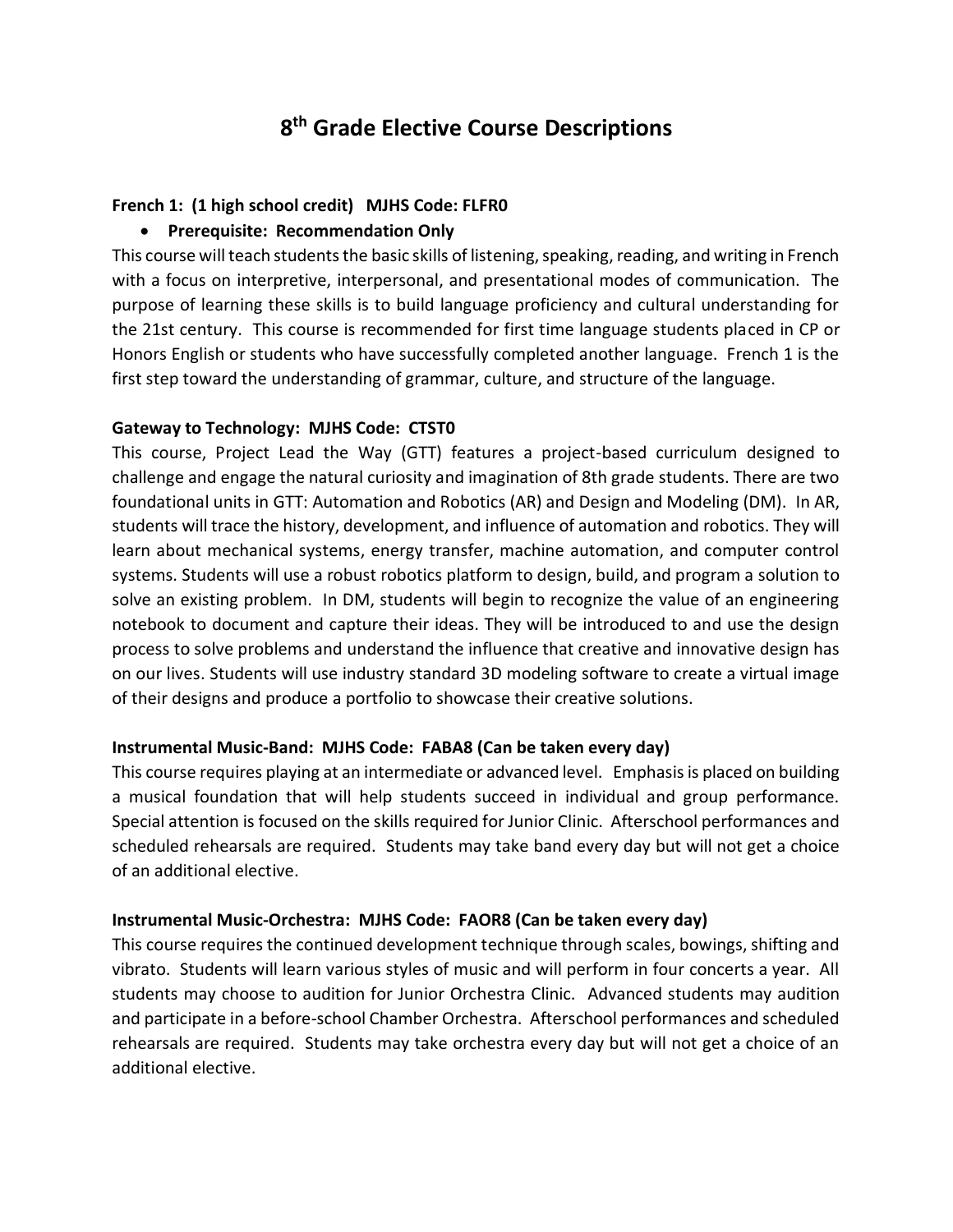#### **Leadworthy: MJHS Code: CTLE8**

## **Prerequisite: Application Required**

This class is a leadership course designed for students who wish to build and refine leadership skills. This course focuses on developing the required skills of leadership through an interactive, participatory experience. Classwork may include group activities, guest speakers, presentations, projects, and community service opportunities.

### **Peer Tutoring**: **MJHS Code: SAPT1**

## **Prerequisite: Application Required**

This course requires students to assist in the MJHS Special Education Department. An understanding of various disabilities and trends/contemporary issues dealing with these disabilities will be gained. This course is suggested for students considering entering a career involving teaching and working with adults and children who have disabilities. Peer tutors may be required to accompany and assist students with disabilities in general education classes or work with students in a Special Education classroom. Weekly reflections required. Some independent study/assignments are required.

## **Shop: Industrial Arts MJHS Code: CTSH0**

This course includes woodworking and entry-level computer-aided drawings. Students will learn the proper use of hand and machine tools. Emphasis will be on safety and proper use and care of tools and machines. Each student will design and build a project or projects during the year. Students will also work with design software which will be used for 2D and 3D drawings and bridge designs. They will also work with computer programs which are designed to help with computer maintenance and upgrading.

# **Spanish 1: (1 high school credit) MJHS Code: FLSPO**

# **Prerequisite: Recommendation Only**

This course will teach students the basic skills of listening, speaking, reading, and writing in Spanish with a focus on interpretive, interpersonal, and presentational modes of communication. The purpose of learning these skills is to build language proficiency and cultural understanding for the 21st century. This course is recommended for first time language students placed in CP or Honors English or students who have successfully completed another language. Spanish 1 is the first step toward the understanding of grammar, culture, and structure of the language

# **Student Assistant: MJHS Code: SATA8**

# **Prerequisite: Application Required**

In this course, students will assist school staff in a multitude of facets and only students who demonstrate integrity, responsibility, and maturity need apply. It is a privilege to serve in this role. Both 8th and 9th grade students can submit an application for a main office or library assistant and will be assigned according to staff needs.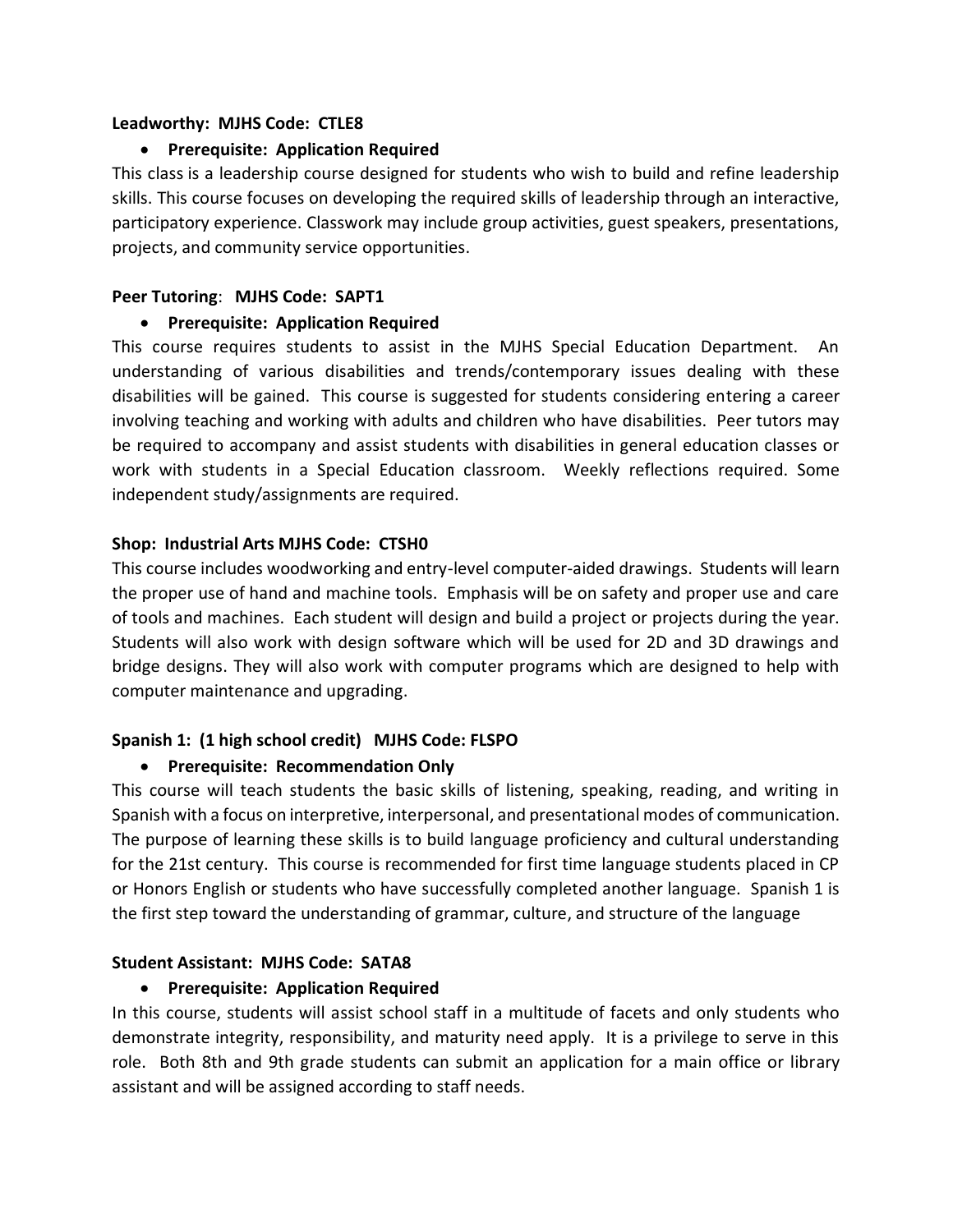#### **Teen Living: MJHS Code: PETL0**

This course empowers students to assume personal responsibility in a diverse and ever-changing society. The course assists students in making a seamless transition into upper grade level academics leading to a successful and productive adult life. Students develop transferable work place skills and habits. Instructional content includes academic integration, technology application, career planning, money management, nutrition, fitness, and personal health, personal appearance and environment, family relationships, child development, adolescent issues, leadership and citizenship.

#### **Theatre: MJHS Code: FATH8**

This course empowers students to explore the world of theatre and acting. Activities include learning acting skills such as improvisation, mime, and acting techniques for acting on stage and acting in film. Students also learn basic lighting, costume, and set design, as well as basic video editing. Projects include many group activities, such as performing as an Air Guitar Band, creating an old timey radio broadcast, making short films, and producing a one-act play performed in school. Eighth grade students who take Theatre may apply for the Drama Intermediate class as in the 9th grade.

#### **Visual Arts: MJHS Code: FAVA8**

This course offers art experiences in fine/visual arts, crafts, art history/culture, and art appreciation, stressing the importance of the art "process," not simply just the end product. Students will review the visual elements of art and compositional principles of design. Students will be exposed to projects/forms of expression, including: drawing (still life, human figure, realism), shading techniques/skills/methods, mask making, painting (watercolor, acrylic), posters, banners, sculpture creations, weaving, printmaking, and much more. The goals of this art education curriculum are to teach students the possibilities of communicating a variety of ideas and emotions via many diverse ways, to foster students' confidence in their creativity/creative intelligence, and to promote the development of higher-order thinking skills. Students will work with a variety of materials and will be introduced to art history through correlation of artists with assigned projects.

#### **Vocal Music (Female): MJHS Code: FAVMF (Can be taken every day)**

This course is appropriate for beginning through advanced-level choral students. Admission is restricted to female students, but no audition is required. The course covers the basics of music literacy, vocal production, performance preparation, and public performance. The choir will perform high-school-appropriate repertoire of beginning-level difficulty from all stylistic periods (1-2 on a scale of 1 to 6) under the name "The Maryville Girls' Chorus." Afterschool performances and scheduled rehearsals are required.